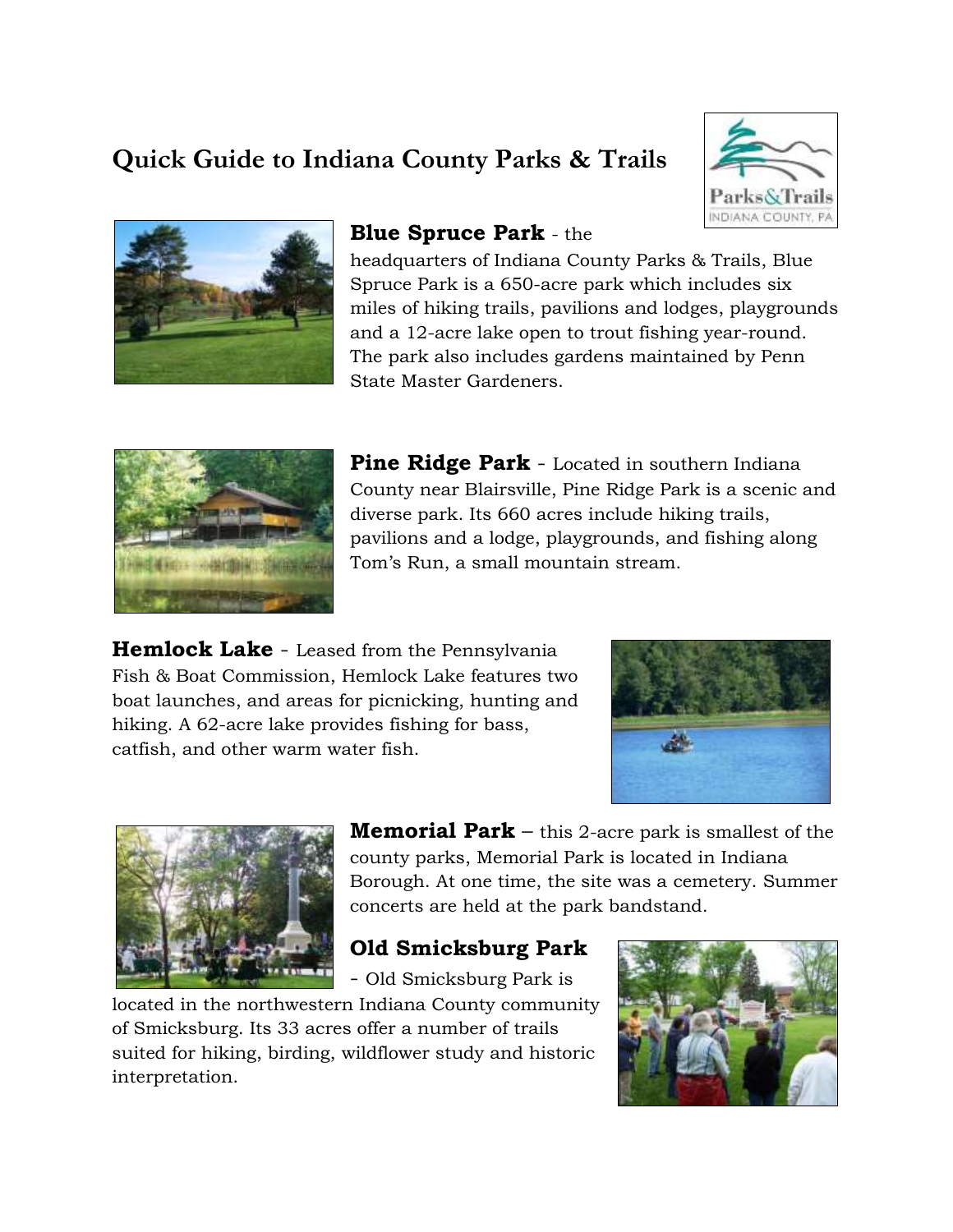**Buena Vista Furnace** - Built in 1847, the 30-ft. high furnace used local iron ore, limestone and charcoal to produce around 400 tons of pig iron per year.



Buena Vista Furnace is located along the Ghost Town Trail, and is leased from the Historical and Genealogical Society of Indiana County.



**Eliza Furnace** - Located along the Ghost Town Trail near Vintondale, the Eliza Furnace is a National Register site that dates to 1846. During its peak, the furnace employed over 90 people and produced around 1,080 tons of iron a year. Eliza Furnace is leased from the Cambria County Historical Society.



**Tunnelview Historic Site** - Tunnelview is a 16-acre park adjacent to the Conemaugh Dam, located in southwestern Indiana County. Interpretive exhibits highlight the 900-ft. section of the Pennsylvania Mainline Canal visible at Tunnelview. This area provides a popular canoe/kayak launch along the Conemaugh River.

#### **Blacklick Valley Natural Area** -

Blacklick Valley Natural Area is one of two natural areas within the county parks system. Located in southeastern Indiana County, this 719-acre site has limited site development that includes a parking area off McFeater's Road and 6 miles of hiking trails and a trail shelter.

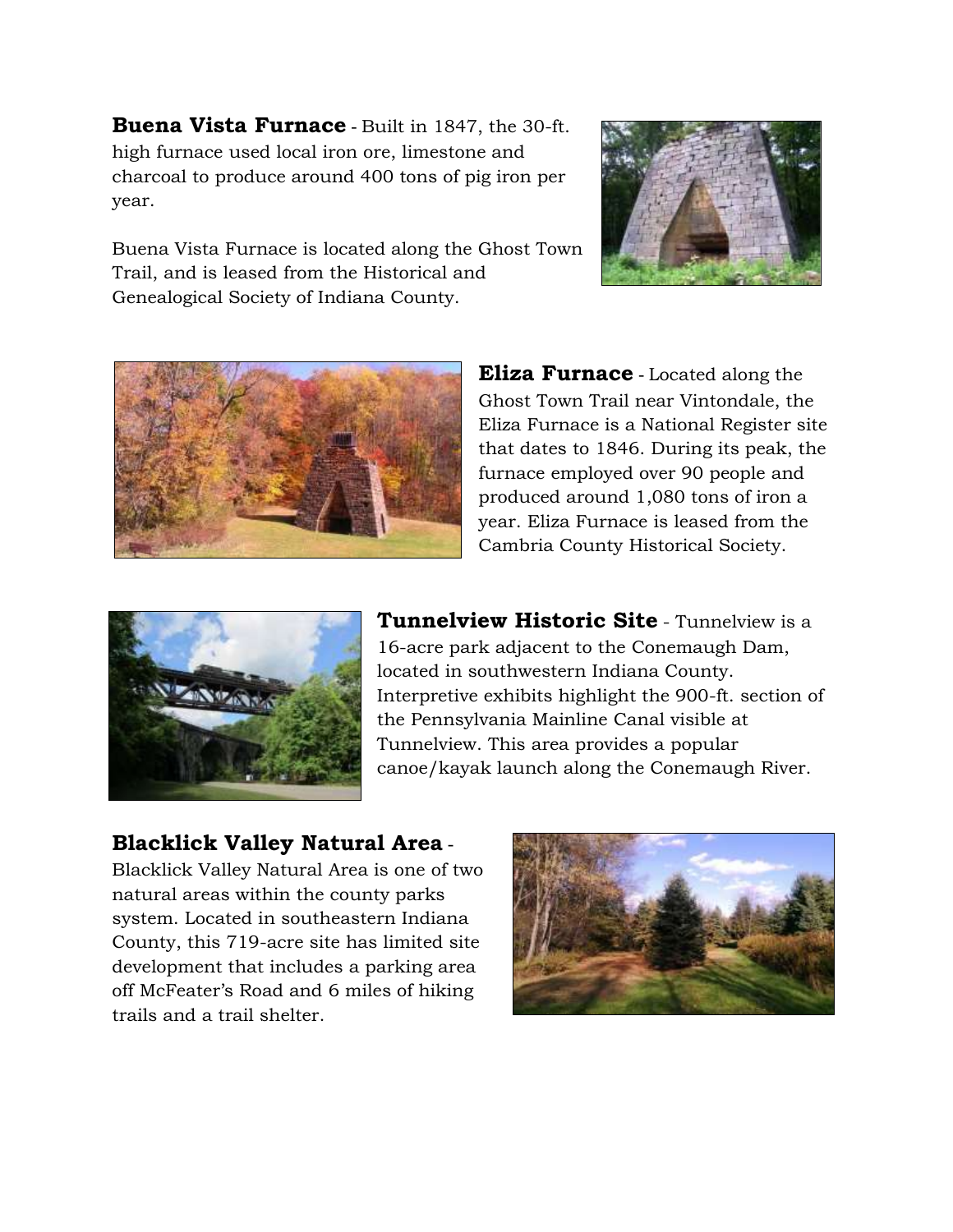

**Buttermilk Falls** - Nestled in the woods, Buttermilk Falls features a 45-ft. waterfall and scenic woodland. It is most notable for being owned at one time by Fred McFeely, the grandfather of Fred Rogers (Mister Roger's Neighborhood).

The site also includes a small picnic shelter and a halfmile loop trail and falls observation deck. Steps and platforms guide visitors to the lower falls area.

#### **Waterworks Conservation Area** - the

10-acre Waterworks Conservation Area combines environmental restoration with recreational opportunities. Located at the site is an acid mine discharge (AMD) lime dosing silo and an artificial wetland. The site includes a pavilion, restroom, canoe/kayak launch, fishing area, interpretive signage and short trail circuit.





**Covered Bridges** - Indiana County Parks & Trails maintains four remaining covered bridges in the county. All are located in north-central Indiana County. The four covered bridges are Kintersburg, Thomas, Harmon and Trusal.

All four bridges are an easy drive from one another. Only the Thomas Bridge remains open to traffic.